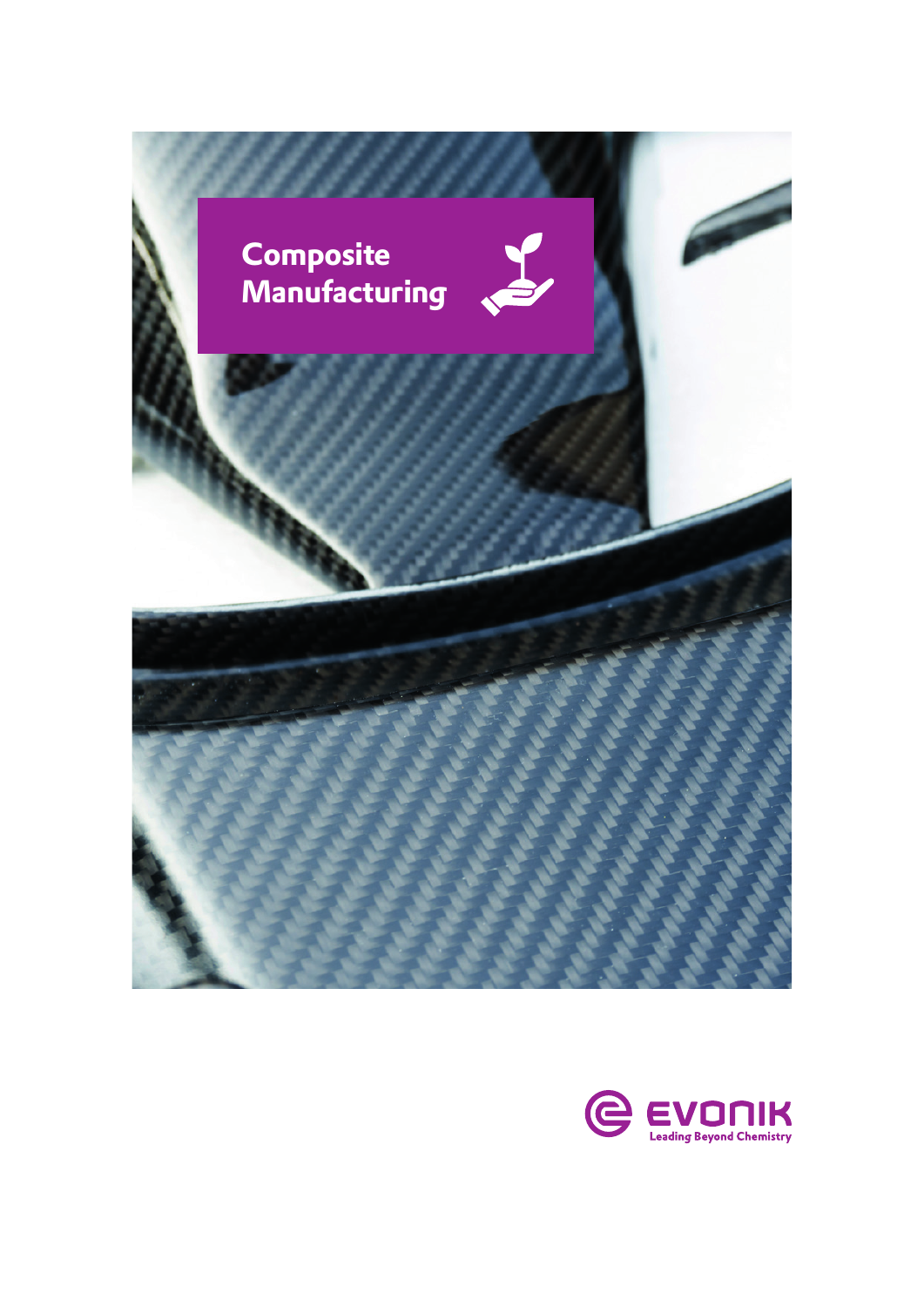# **evonik**

We are a global player with presence in local markets; proven, reliable product quality and supply security – on time and on target.

### **face-to-face performance**

- We have broad chemical platforms including amines, amides, nanosilicas, tougheners and thermoset resins.
- We are experts for thermosetting polymers – the matrix resins as well as the crosslinkers.
- We have specialized test facilities and laboratories in North America, Europe and Asia.
- You can count on our specialists for process knowledge, physicochemical expertise, scientific studies and regulatory knowledge.
- Long-term relationships built on trust is the basis of our work.

# **our competence**

- We offer a broad portfolio of modified resins and reactive resin modifiers as well as formulated amine curing agents for tailored epoxy composite solutions.
- We are specialists with a profound knowledge and experience in composite related epoxy matrix systems and application processes.
- We provide strong technical support with a global footprint.

# **sustainability**

Sustainability of composites is an aspect that mostly relates to the advantages they offer over conventional materials during their use phase. Besides a long service life and low maintenance requirements this particularly comprises their high material performance at very light weight contributing to lower energy consumption and thus reducing  $CO<sub>2</sub>$  emissions during a product's life.

However, to fully utilize the benefits of composites it is crucial to consider their whole life cycle starting with the footprint of the raw materials, trough the production processes and use phase to recycling and disposal. To address these aspects Evonik is continuously driving innovation forward supporting our customers with solutions that help to reduce their global warming potential and to cope with current and future challenges of sustainability and environmental protection.

# **the new vesta eco series**

The most recent solution in this field is VESTAMIN® IPD eCO, a cycloaliphatic diamine, utilizing a mass balance approach on basis of ISCC PLUS certified renewable raw materials with the benefit of a significantly smaller carbon footprint.



### **reactive resin modifiers**

Ancamide®, Ancamine® and Amicure® curing agents offer a versatile toolbox allowing developers and manufacturers of fiber reinforced epoxy composites to cope with a broad range of material and process requirements.



VESTALITE® S amine-based curing agents are designed for high performance epoxy SMC applications offering an excellent balance of low viscosity, good processability and short curing times as well as high mechanical properties and temperature stability complemented by a very low emission profile.

NANOPOX® products are epoxy resins containing 40 wt% of spherical silica nanoparticles. Strength, modulus, compressive strength and especially fatigue performance is improved significantly. ALBIDUR® and ALBIPOX® products are 40 wt% concentrates of elastomers in epoxy resins. They are based on core shell or rubber tougheners and are used to formulate high performance resins.



ALBIPOX® F 081 and ALBIDUR® F 061 are ready-to-use epoxy resins, which can be cured with all commercial hardeners. They can be blended with standard epoxy resins to obtain the perfect balance between viscosity, performance and cost.

### **MODIFIED EPOXY RESINS and a minimized curing a minimized curing agents**

### **MANUFACTURING METHODS FOR FIBER-REINFORCED COMPOSITES**

| <b>CARBON OR GLASS</b><br><b>FIBER-REINFORCED</b> | <b>RESIN</b>                                    | <b>HARDENER</b>                                                 |
|---------------------------------------------------|-------------------------------------------------|-----------------------------------------------------------------|
| 140 °C cure                                       | NANOPOX® F 400,<br>F 700: 30-100 wt%            | Amicure® CG-1400F,<br>CG-1200F,<br>VESTALITE <sup>®</sup> S 101 |
| High T <sub>,</sub>                               | NANOPOX <sup>®</sup> F400,<br>F 700: 30-100 wt% | <b>VESTALITE® S103</b>                                          |

**PREPREGS, SHEET MOLDING COMPOUND (SMC)** 

| <b>CARBON OR GLASS</b><br><b>FIBER-REINFORCED</b> | <b>RESIN</b>                | <b>HARDENER</b>             | <b>CARBON O</b><br><b>FIBER-REIN</b> |
|---------------------------------------------------|-----------------------------|-----------------------------|--------------------------------------|
|                                                   | NANOPOX <sup>®</sup> F 400, |                             |                                      |
| <b>VARI</b>                                       | F 520; 30-100 wt%           | Ancamine <sup>®</sup> 2919* | 140 °C cure                          |
|                                                   | ALBIPOX <sup>®</sup> F 081; |                             |                                      |
| RTM, standard                                     | 50-100 wt%                  | Ancamine <sup>®</sup> 1769  | High $T_q$                           |
|                                                   | NANOPOX <sup>®</sup> F 400, |                             |                                      |
| RTM, high $T_a$                                   | F 700: 30-100 wt%           | Ancamine <sup>®</sup> 2167  |                                      |
|                                                   | ALBIDUR® EP 2240A:          |                             |                                      |
| RTM, toughened                                    | 10-15 wt%                   | Amine Hardener 598*         |                                      |

| <b>FILAMENT WINDING</b> |                            |                             | <b>PULTRUSION</b>                            |
|-------------------------|----------------------------|-----------------------------|----------------------------------------------|
|                         | <b>RESIN</b>               | <b>HARDENER</b>             |                                              |
| High toughness          | ALBIDUR <sup>®</sup> F 061 | Ancamine <sup>®</sup> 2919* | High toughness                               |
| Standard                | ALBIPOX <sup>®</sup> F 081 | Amicure <sup>®</sup> 101    | Tough and outstanding<br>fatique performance |
| *developmental product  | **with injection box       |                             | Standard, stiff and strong                   |

|                    |                             | <b>PULTRUSION</b>                            |                                           |                               |
|--------------------|-----------------------------|----------------------------------------------|-------------------------------------------|-------------------------------|
| <b>RESIN</b>       | <b>HARDENER</b>             |                                              | <b>RESIN</b>                              | <b>HARDENER</b>               |
| ALBIDUR® F 061     | Ancamine <sup>®</sup> 2919* | High toughness                               | ALBIDUR® EP 2240A;<br>10-15 wt%           | Ancamine <sup>®</sup> XR29RB* |
| ALBIPOX® F 081     | Amicure <sup>®</sup> 101    | Tough and outstanding<br>fatique performance | ALBIPOX <sup>®</sup> F 081;<br>50-100 wt% | Ancamine <sup>®</sup> XR29RB* |
| with injection box |                             | Standard, stiff and strong                   | NANOPOX <sup>®</sup> F 400;<br>30-100 wt% | Ancamine® R215**,<br>XR29RB*  |

# **epoxy curing agents**